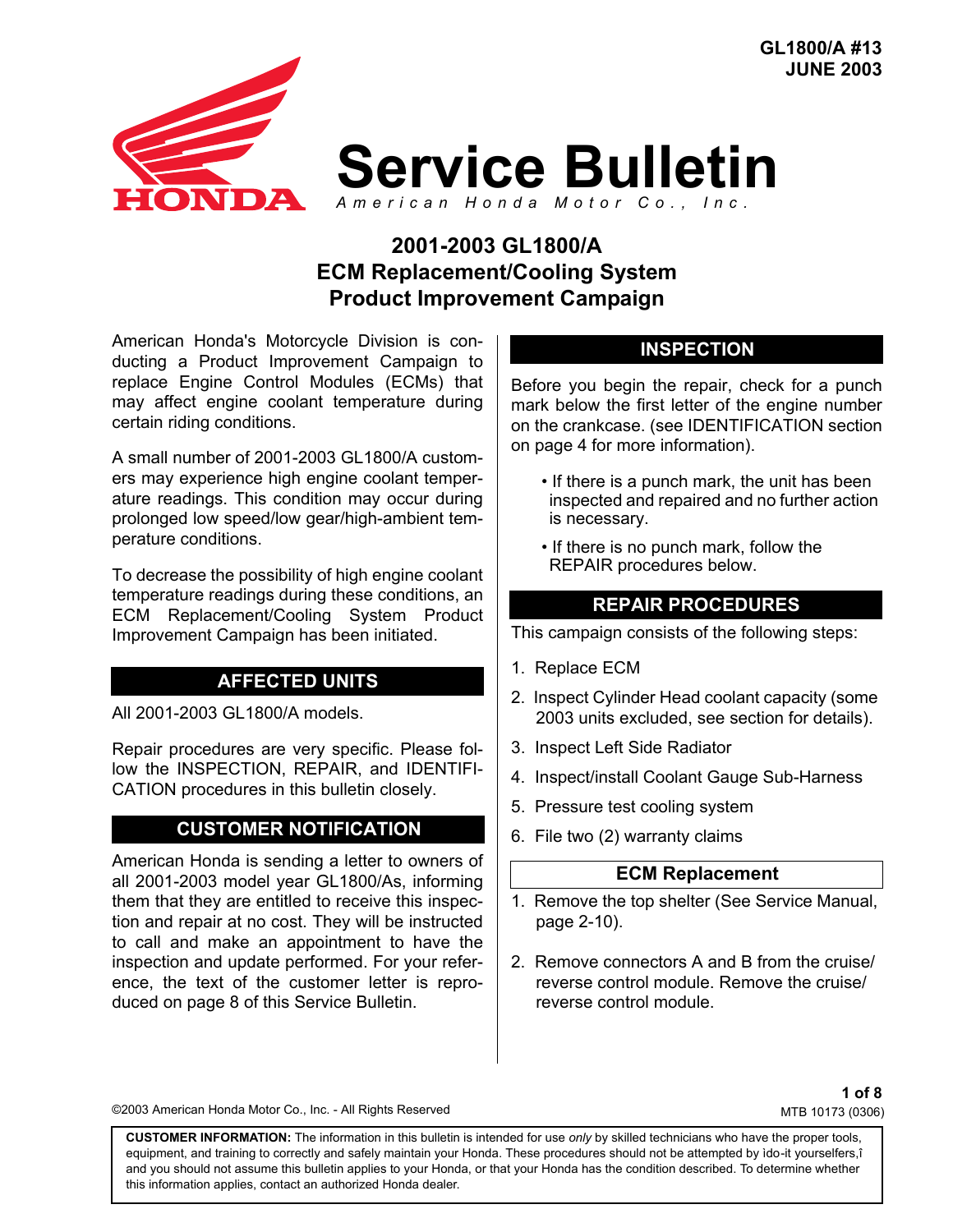## **GL1800/A #13 JUNE 2003**



3. Disconnect connectors A, B, and C from the Engine control module. Remove the ECM.



4. Install the new ECM, then reinstall the cruise/ reverse control module in the reverse order of removal.

**NOTE:** When you start the vehicle – after completing ALL procedures – **the new ECM will require initialization**. To initialize the new ECM, perform the following procedure:

- Start the bike and allow it to warm up to normal operating temperature and remain at idle for **at least 90 seconds**. Do not operate the throttle during this time; if you do, the ECU will not initialize properly and the process will need to be repeated.
- 5. Proceed to the **Cylinder Head Inspection** section below.

### **Cylinder Head Inspection Kit**

Use the Cylinder Head Inspection Kit for the **Cylinder Head Inspection** procedure. Use the kit for each GL1800/A you inspect. Do NOT dispose of kit items.



- 1) 19X20 mm cap (2) (cap B)
- 2) 8X15 mm cap (cap A)
- 3) Hose plug
- 4) Bottle/cap w/feed hose
- 5) Harness clips (10)
- 6) Harness tape
- 7) Inspection mirror

A limited number of additional Cylinder Head Inspection Kits are available: call **TechLine** at **800-421-1900, ext. 1** if you need one. Kit contents are NOT available separately as parts.

#### **Cylinder Head Inspection**

#### **NOTE:**

• The following late '03 models **do not** have to have their cylinder heads inspected:

#### **Late '03 (Non-ABS): after VIN 1HFSC470\*3A204632 Late '03 (ABS): after VIN 1HFSC474\*3A201020**

- Perform the following procedure with the engine at room temperature.
- Both Left and Right cylinder heads must be inspected.
- Use the Cylinder Head Inspection Kit for the following procedure.
- 1. Remove the front lower fairing. (See S/M, 2-6)
- 2. Remove and suspend the rear brake reservoir, being careful not to stress the brake hose. (See S/M, 15-A-8)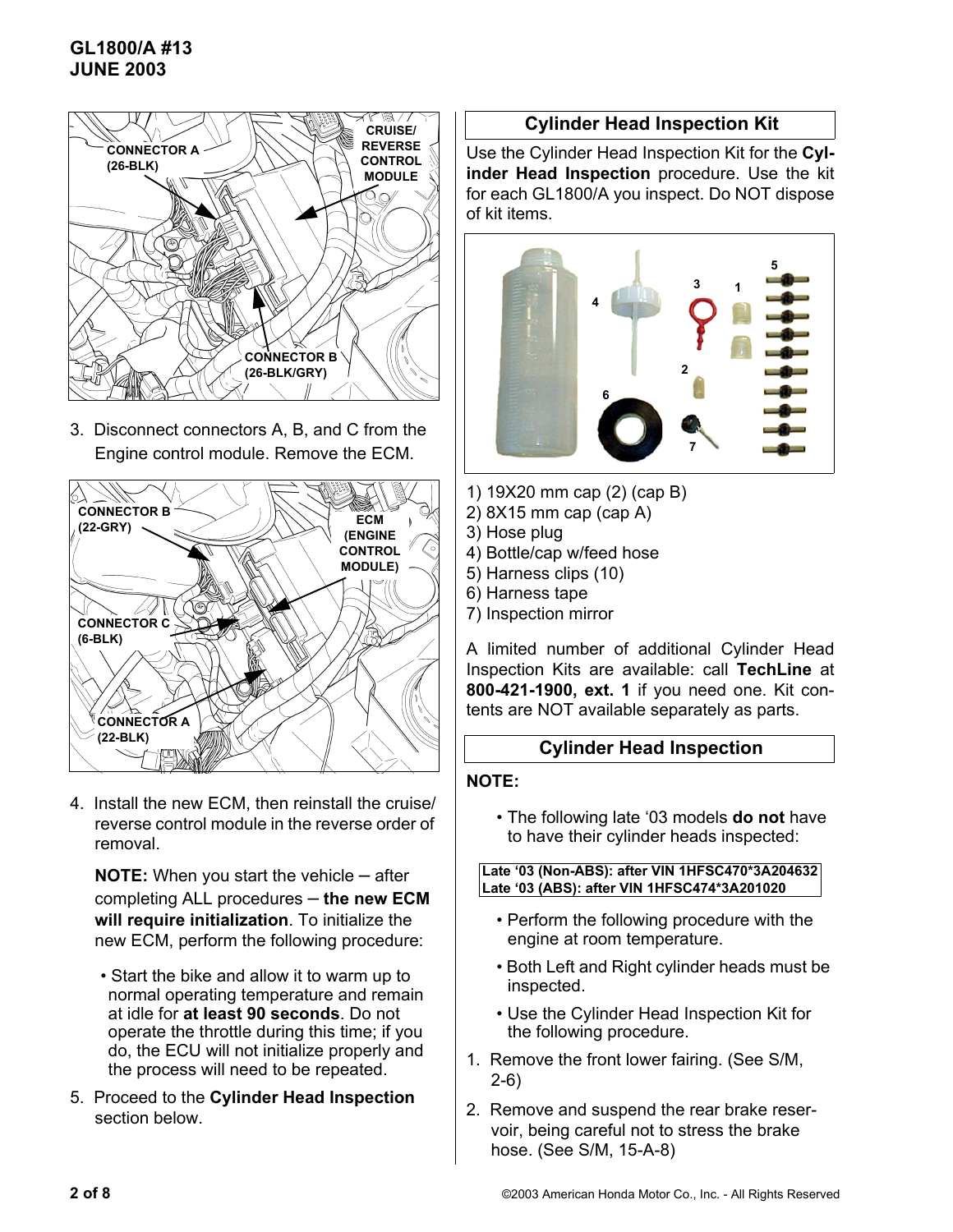- 3. Remove and suspend the evaporative cannister. (See S/M, 5-72) It is not necessary to disconnect the hoses.
- 4. Remove the right cylinder coolant hose from the drain joint. Allow the coolant to drain completely and discard it in an appropriate manner. Use caution to avoid being burned by hot coolant. Plug the hose and cap the joint.



- 5. Remove the front exhaust pipe protectors. (See S/M, 2-17)
- 6. Remove the joint pipe from the head bypass outlet at the rear of each cylinder head. (See S/M, 8-12)
- 7. Remove the rear coolant hose from each water hose joint, then cap the joint.



8. Fill the inspection kit measuring bottle with 560cc of tap water.

**NOTE:** to ensure accurate filling, do not allow the feed hose to protrude down into the bottle from the cap.

- 9. Insert the feed hose (or a funnel) approximately 5mm into the head bypass outlet and carefully pour in the water:
	- **If less than 560cc of water can be added before it overflows,** you MUST replace the cylinder head. Refer to the **Cylinder Head Set Replacement** section below.
	- **If 560cc of water can be added without overflowing**, the cylinder head is OK.



- 10. Repeat the Cylinder Head Inspection procedure for the other cylinder head.
- 11. Drain the tap water from the cooling system.
- 12. Proceed to the **Left Side Radiator Outlet Inspection** section below.

### **Cylinder Head Set Replacement**

**NOTE:** Use **only** the indicated L or R cylinder head sets and gasket sets listed in this Service Bulletin. Do NOT order individual parts.

- 1. If cylinder head set replacement is necessary, refer to the **Service Manual, Section 8: Cylinder Head/Valve** for procedures.
- 2. After replacing the cylinder head(s), proceed to the **Left Side Radiator Outlet Inspection** section below.

### **Left Side Radiator Outlet Inspection**

- 1. Remove two trim clips, carefully push out the left side front fairing and lift up the air duct. (See S/M, 6-10)
- 2. Loosen the hose band on the left radiator outlet and remove the water hose. (See S/M, 1-37, 6-11)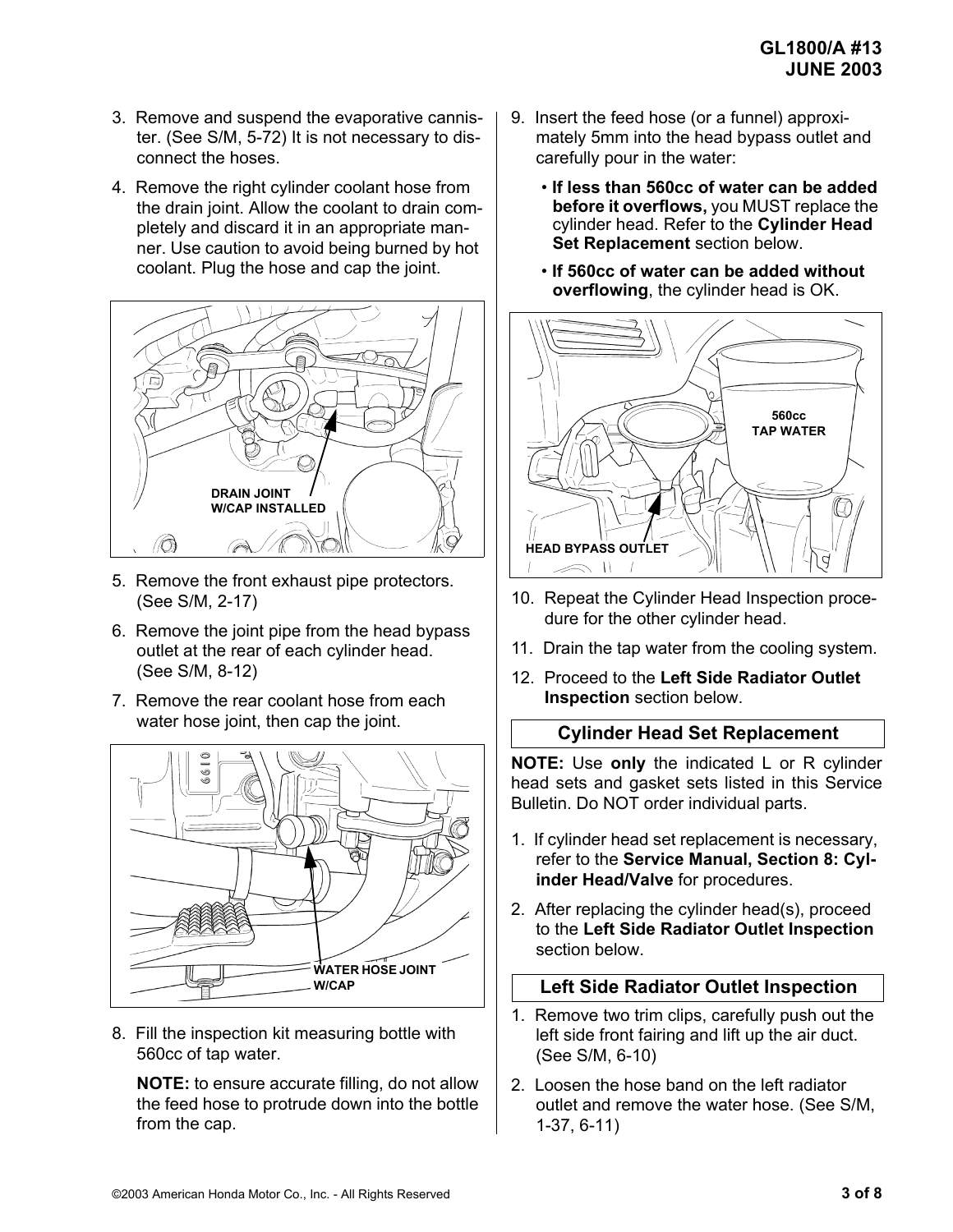## **GL1800/A #13 JUNE 2003**

- 3. Using the inspection mirror from the Cylinder Head Inspection Kit, visually check for foreign matter clogging the radiator outlet:
	- **If there is any foreign matter clogging the radiator outlet,** you MUST replace the left side radiator. Refer to the **Left Side Radiator Replacement** section below.
	- **If there is no foreign matter clogging the radiator outlet,** the left side radiator is OK.
- 4. You MUST also check the main wiring harness for damage. Proceed to the **Main Wiring Harness Inspection** section below.

### **Left Side Radiator Replacement**

- 1. If left side radiator replacement is necessary, refer to the **Service Manual, Section 6-8: Radiator/Cooling Fan** for procedures.
- 2. After replacing the left side radiator, proceed to the **Main Wiring Harness Inspection** section below.

#### **Main Wiring Harness Inspection**

- 1. Inspect the wiring harness in the left side radiator area for damage. Look for any chafing or wires that are being pinched.
- 2. Wrap any affected areas with electrical tape.
- 3. Proceed to the **Coolant Gauge Sub-Harness Inspection** section below.

### **Coolant Gauge Sub-Harness Inspection**

1. Using the **ECM & Sub-Harness Installation/ Template Claim Filing Guide** on page 6 of this Service Bulletin, determine what Coolant Gauge Sub-Harness, if any, should be installed on the vehicle.

**NOTE: For all models** – If any Coolant Gauge Sub-Harness was previously installed, remove it now.

- 2. Refer to **GL1800 #1,** *2001 GL1800 Coolant Temperature Gauge Improvement* for Subharness replacement procedure.
- 3. After verifying any sub-harness replacement, **install new ProHonda HP Coolant** and proceed to the **Cooling System Pressure Test**  section below.

#### **Cooling System Pressure Test**

- 1. Perform a cooling system pressure test on the vehicle. Refer to the **Service Manual, Section 6-6: Radiator Cap/System Pressure Inspection** for procedures.
- 2. After verifying correct cooling system relief pressure, **reinstall the top shelter** and proceed to the **IDENTIFICATION** section below.
- 3. Reinstall any additional parts removed during the Inspection/Repair Procedures.

#### **IDENTIFICATION**

Make a punch mark below the first letter of the engine number on the crankcase. This will indicate that the Product Improvement has been performed on this unit.

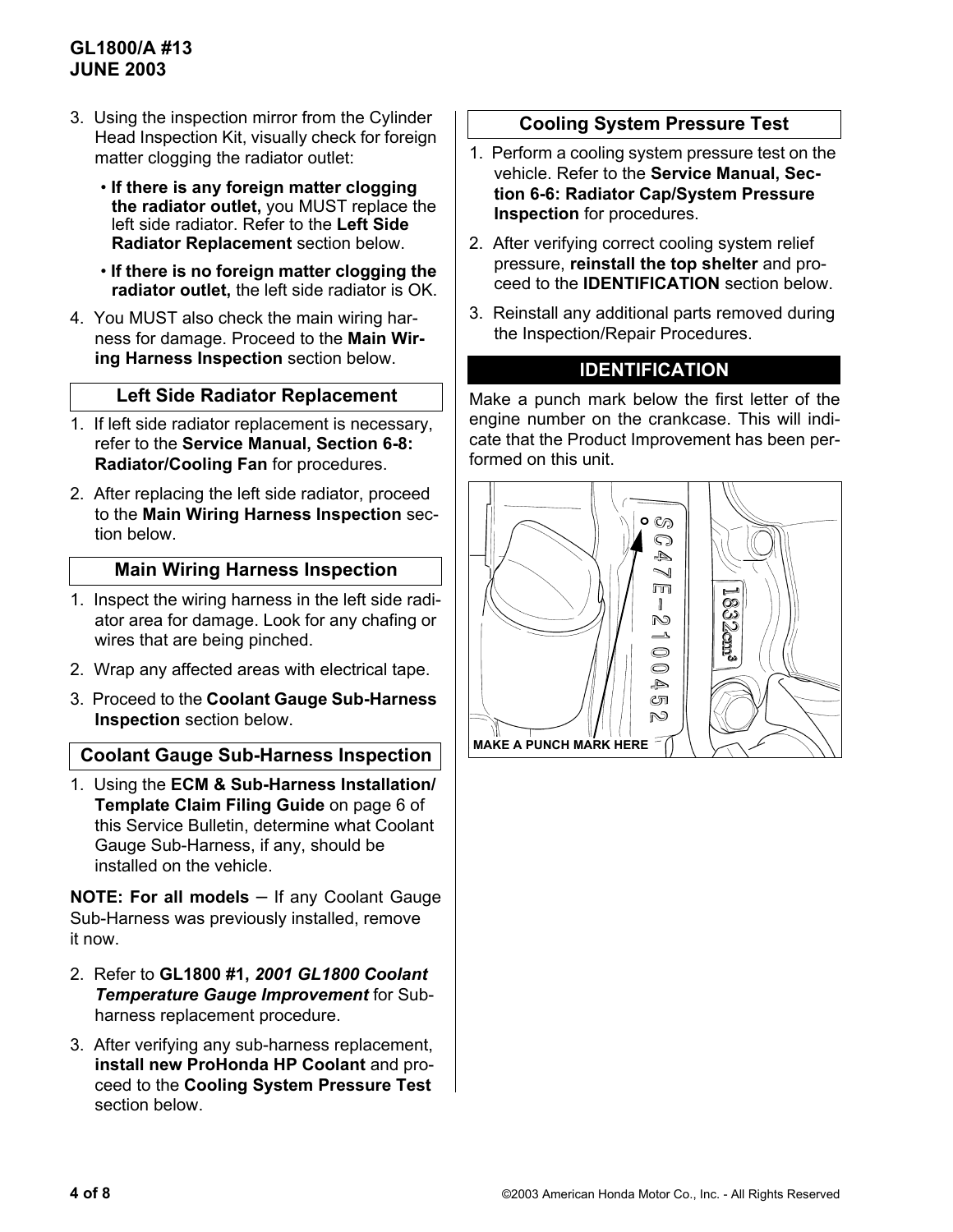### **PARTS INFORMATION**

Do not order ECMs or Sub-harnesses at this time. Initial parts will be automatically allocated by American Honda based on the number of units invoiced to your dealership. You will be notified when these parts are available for open ordering.

Order any other parts listed below as needed, based on inspection.

Engine control module (ECM): P/N: **38770-MCA-305** H/C: **7534654**

HP Coolant (Pre-mix) 1Qt: P/N: **08C50-C321S01** H/C: **3922614**

Radiator, L: P/N: **19060-MCA-003** H/C: **6538326**

Gasket Set, Cylinder Head Inspection: P/N: **12013-MCA-305** H/C: **7530728**

**Right Cylinder:** Head Set, R: P/N: **12010-MCA-305** H/C: **7450208**

Gasket Set, R: P/N: **12012-MCA-305** H/C: **7530710**

**Left Cylinder:** Head Set, L:

P/N: **12020-MCA-305** H/C: **7450216**

Gasket Set, L: P/N: **12022-MCA-305** H/C: **7530736**

**Sub-harnesses:** Sub-harness A (White): P/N: **32112-MCA-305** H/C: **7498546**

Sub-harness B (Blue): P/N: **32112-MCA-306** H/C: **7498553**

Sub-harness D (Green): P/N: **32112-MCA-307** H/C: **7498561**

Sub-harness E (Brown): P/N: **32112-MCA-309** H/C: **7498579**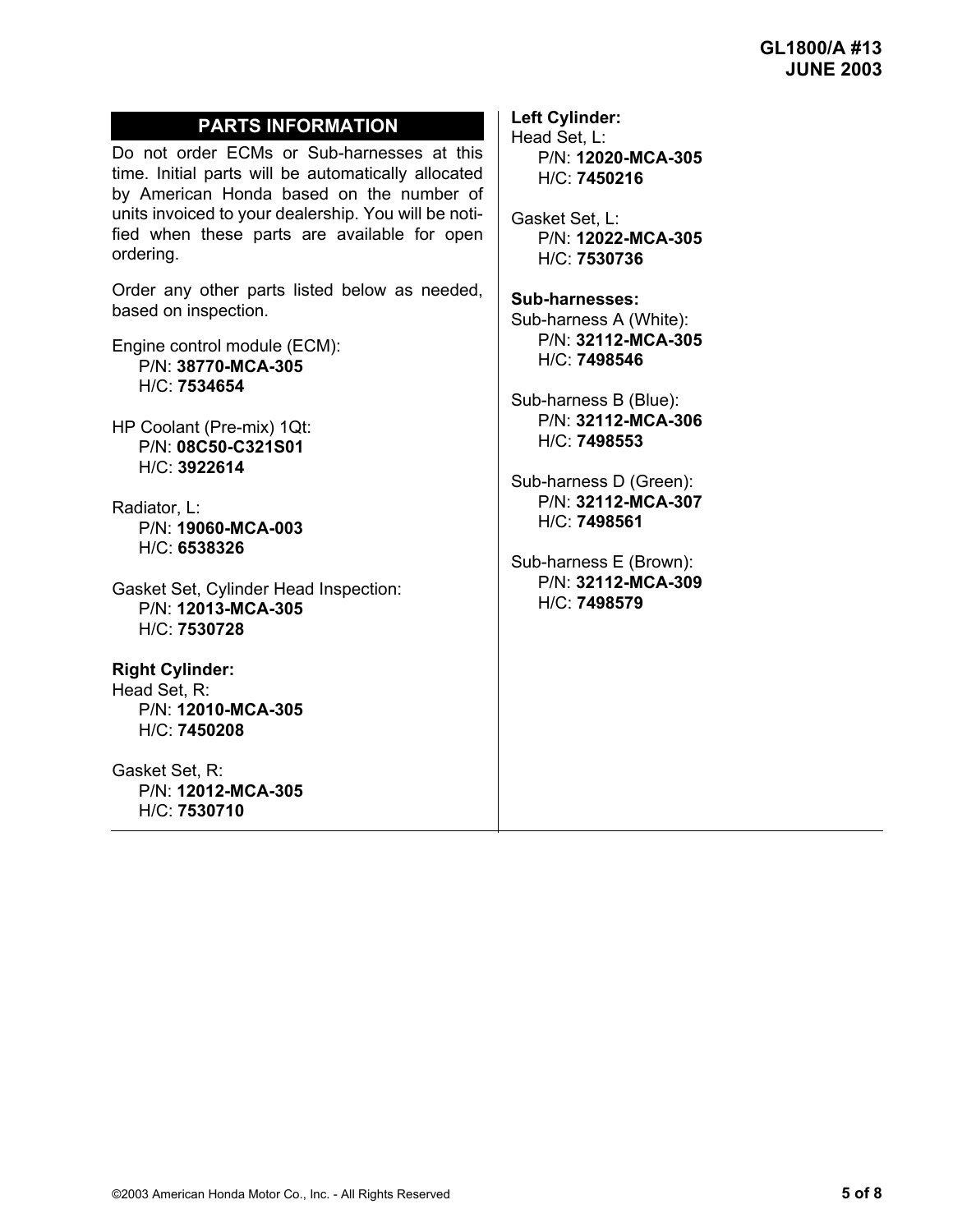# **WARRANTY INFORMATION**

This Product Improvement Campaign will end on **June 19, 2006**. This campaign features two (2) **Template Claim Filing Guides**:

- 1) **ECM & Sub-Harness Installation**
- 2) **Cooling System Inspection**
- Choose the Template numbers below that best describe the repair/inspection you performed.
- **Submit two (2) claims per VIN** (one for each Template Claim Filing Guide).

| <b>Model Year/VIN</b>                                  | Left Head - NO GOOD<br>(Replaced Head)                    | Left Head - OK                                            |  |  |  |
|--------------------------------------------------------|-----------------------------------------------------------|-----------------------------------------------------------|--|--|--|
| 2001 Early (Non-ABS)<br>$-$ thru VIN 1HFSC470*1A001672 | Order and install sub-harness A<br>32112-MCA-305 (White). | Order and install sub-harness B<br>32112-MCA-306 (Blue).  |  |  |  |
|                                                        | <b>Template: L93A</b><br><b>FRT: 1.2</b>                  | <b>Template: L93B</b><br><b>FRT: 1.2</b>                  |  |  |  |
| 2001 Late (Non-ABS)<br>- after VIN 1HFSC470*1A001672   | No sub-harness should be installed.                       | Order and install sub-harness D<br>32112-MCA-307 (Green). |  |  |  |
|                                                        | Template: L93C<br><b>FRT: 1.0</b>                         | <b>Template L93D</b><br><b>FRT: 1.2</b>                   |  |  |  |
| 2001 ABS Model                                         | No sub-harness should be installed.                       | Order and install sub-harness D<br>32112-MCA-307 (Green). |  |  |  |
|                                                        | <b>Template: L93C</b><br><b>FRT: 1.0</b>                  | <b>Template: L93D</b><br><b>FRT: 1.2</b>                  |  |  |  |
| 2002 All                                               | Order and install sub-harness E<br>32112-MCA-309 (Brown). |                                                           |  |  |  |
|                                                        | <b>Template: L93E</b><br><b>FRT: 1.2</b>                  |                                                           |  |  |  |
| 2003 All                                               | No sub-harness should be installed.                       |                                                           |  |  |  |
|                                                        | <b>Template: L93F</b><br><b>FRT: 1.0</b>                  |                                                           |  |  |  |

# **ECM & Sub-Harness Installation/Template Claim Filing Guide**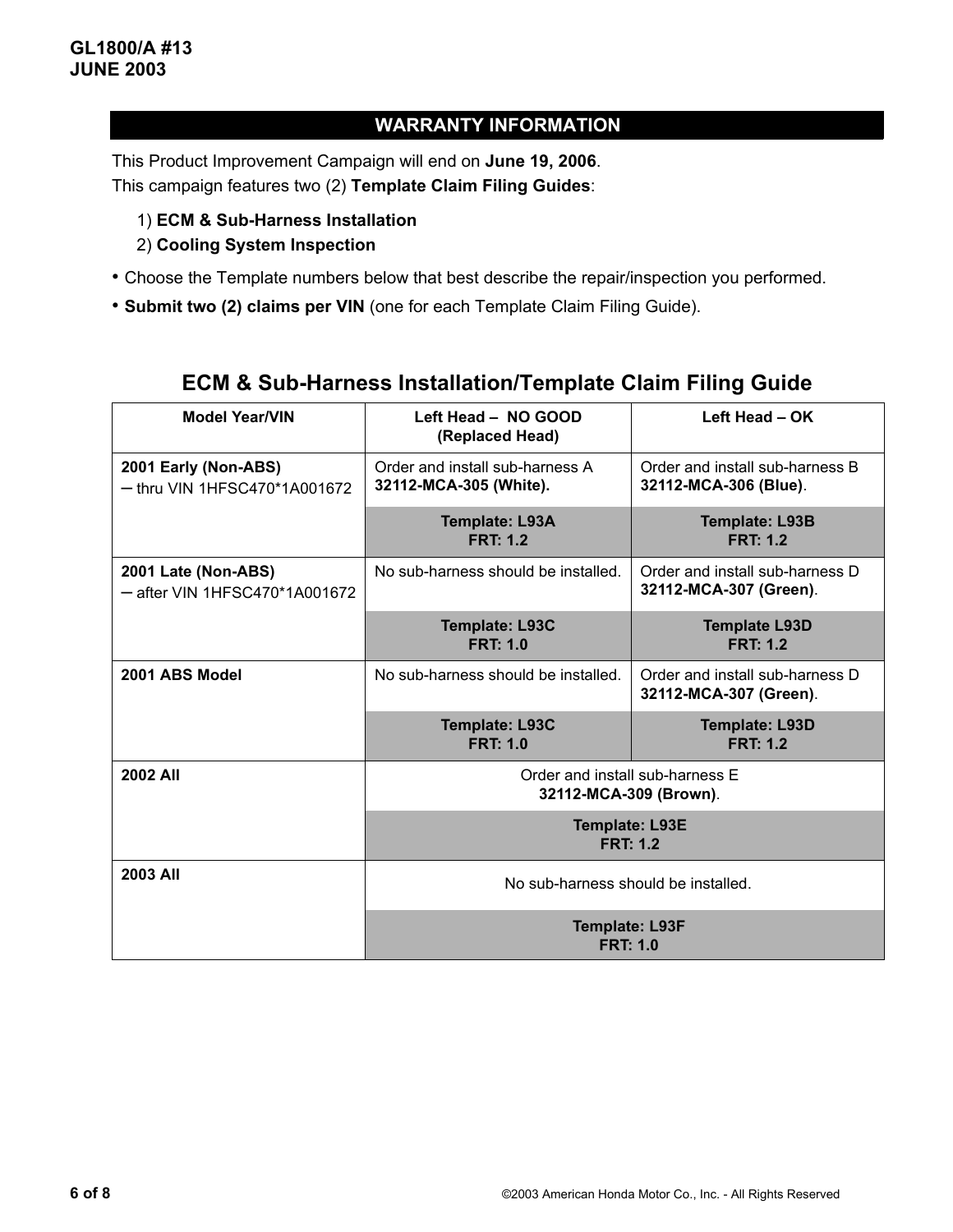# **WARRANTY INFORMATION (Cont.)**

# **Cooling System Inspection/Template Claim Filing Guide**

**NOTE: "X" indicates parts that you replaced.**

#### **All 2001 and 2002 Models**

| L Head            |             | $\checkmark$<br>⋏ |                    |                     |             | X                 |                   |                  |
|-------------------|-------------|-------------------|--------------------|---------------------|-------------|-------------------|-------------------|------------------|
| R Head            | Inspection  |                   | $\checkmark$<br>⌒  |                     |             |                   | $\checkmark$<br>⌒ |                  |
| <b>Both Heads</b> | only        |                   |                    | X                   |             |                   |                   | $\check{ }$<br>⋏ |
| Radiator          |             |                   |                    |                     | ⋏           | $\checkmark$<br>⌒ | $\checkmark$<br>⌒ |                  |
| Template:<br>FRT: | L92A<br>1.7 | L92B<br>5.1       | <b>L92C</b><br>5.1 | <b>L92D</b><br>10.6 | L92E<br>1.7 | L92F<br>5.1       | L92G<br>5.1       | L92H<br>10.6     |

#### **Early 2003 Models**

Non-ABS: thru VIN 1HFSC470\*3A204632 ABS: thru VIN 1HFSC474\*3A201020

| L Head            |             | $\checkmark$<br>ᄉ |                    |              |                    | х           |                   |              |
|-------------------|-------------|-------------------|--------------------|--------------|--------------------|-------------|-------------------|--------------|
| R Head            | Inspection  |                   | $\checkmark$<br>⌒  |              |                    |             | $\checkmark$<br>⋏ |              |
| <b>Both Heads</b> | only        |                   |                    | X            |                    |             |                   |              |
| Radiator          |             |                   |                    |              | X                  | x           | ⋏                 | ⋏            |
| Template:<br>FRT: | L92J<br>1.7 | L92K<br>5.1       | <b>L92L</b><br>5.1 | L92M<br>10.6 | <b>L92N</b><br>1.7 | L92P<br>5.1 | L92Q<br>5.1       | L92R<br>10.6 |

#### **Late 2003 Models**

Non-ABS: after VIN 1HFSC470\*3A204632 ABS: after VIN 1HFSC474\*3A201020

| , שוגי<br>$\mathbf{v}$ is the count of the control of $\mathbf{v}$ |                    |                   |  |  |  |
|--------------------------------------------------------------------|--------------------|-------------------|--|--|--|
| Radiator                                                           | Inspection<br>only |                   |  |  |  |
| Template:<br>FRT:                                                  | <b>L92T</b><br>17  | <b>L92U</b><br>17 |  |  |  |